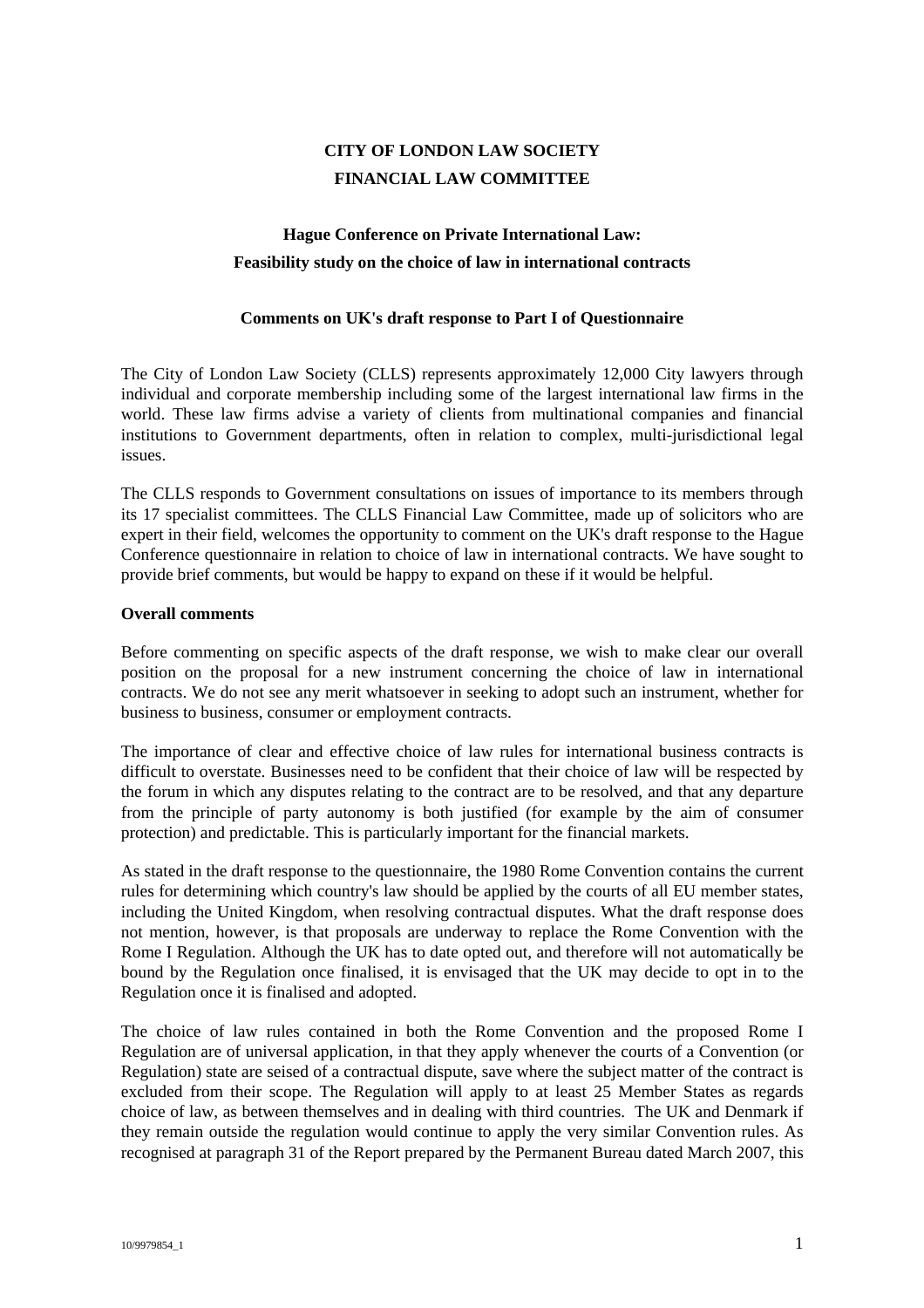would give rise to serious difficulties if any of the Convention (or Regulation) states were to become party to a future Hague Convention on choice of law in international contracts. Either the rules in both instruments would have to be the same, or the issue of which instrument should be applied by the relevant courts in any given circumstances would have to be decided. It is not easy to see how that issue could be resolved.

It may be argued that there would be some benefit to a new instrument in relation to states which are not currently bound by the Convention (and will not be bound by the Regulation). In practical terms, however, so long as jurisdiction agreements are given proper effect, parties can ensure that the choice of law rules set out in the Convention (or Regulation) are applied, rather than any other choice of law rules, by agreeing that disputes be submitted to the courts of a Convention (or Regulation) state. Rather than supporting any initiative for a choice of law instrument, therefore, it would be much more productive for the UK to press for ratification of the 2005 Convention on Choice of Court Agreements.

The above does of course leave open the possibility of a future Hague Convention which mirrored the provisions of the proposed Rome I Regulation, or that the text of the Regulation could in due course be revised to reflect any such agreed future instrument. However, particularly in the light of the difficulties experienced to date in negotiating with other EU Member States to formulate an acceptable text for the Rome I Regulation, we see no reason to expect that a more acceptable result could be reached in the wider international context. If anything, such negotiations would be likely to lead to a less satisfactory instrument, leading to greater difficulties and uncertainties for business.

From the UK's perspective, there is simply no value in adopting a further instrument in this area, even for business to business contracts, and we do not consider that time should be wasted in pursuing this further.

#### **Comments on specific aspects of draft response:**

Question 1: Does the law in your State provide in general for party autonomy, with possible public policy exceptions, as to the choice of law for international contracts?

We do not agree with the sweeping statement that in respect of specific commercial matters excluded from the scope of the Convention, the position is governed by the common law which generally envisages the application of the principle of party autonomy. For example, conflict of laws issues relating to bills of exchange and promissory notes are largely governed by the Bills of Exchange Act 1882.

We are surprised that the draft response to this question does not mention the proposed Rome I Regulation, since it is envisaged that it will ultimately replace the Rome Convention (though, from the UK's perspective, that is subject to a decision being taken to opt back in). See our general comments above.

#### Question 3: In your State, are certain subject matters excepted from party autonomy as to the choice of law for international contracts?

We believe it is an over-simplification to say that mandatory rules refer to national provisions designed to protect weaker parties or broader significant socio-economic considerations, though it is correct to say that many of the rules which are given overriding effect in this manner are rules designed to protect such aims. Other examples that might be given of areas in which there are mandatory rules of this sort include securities laws, environmental laws and tax laws.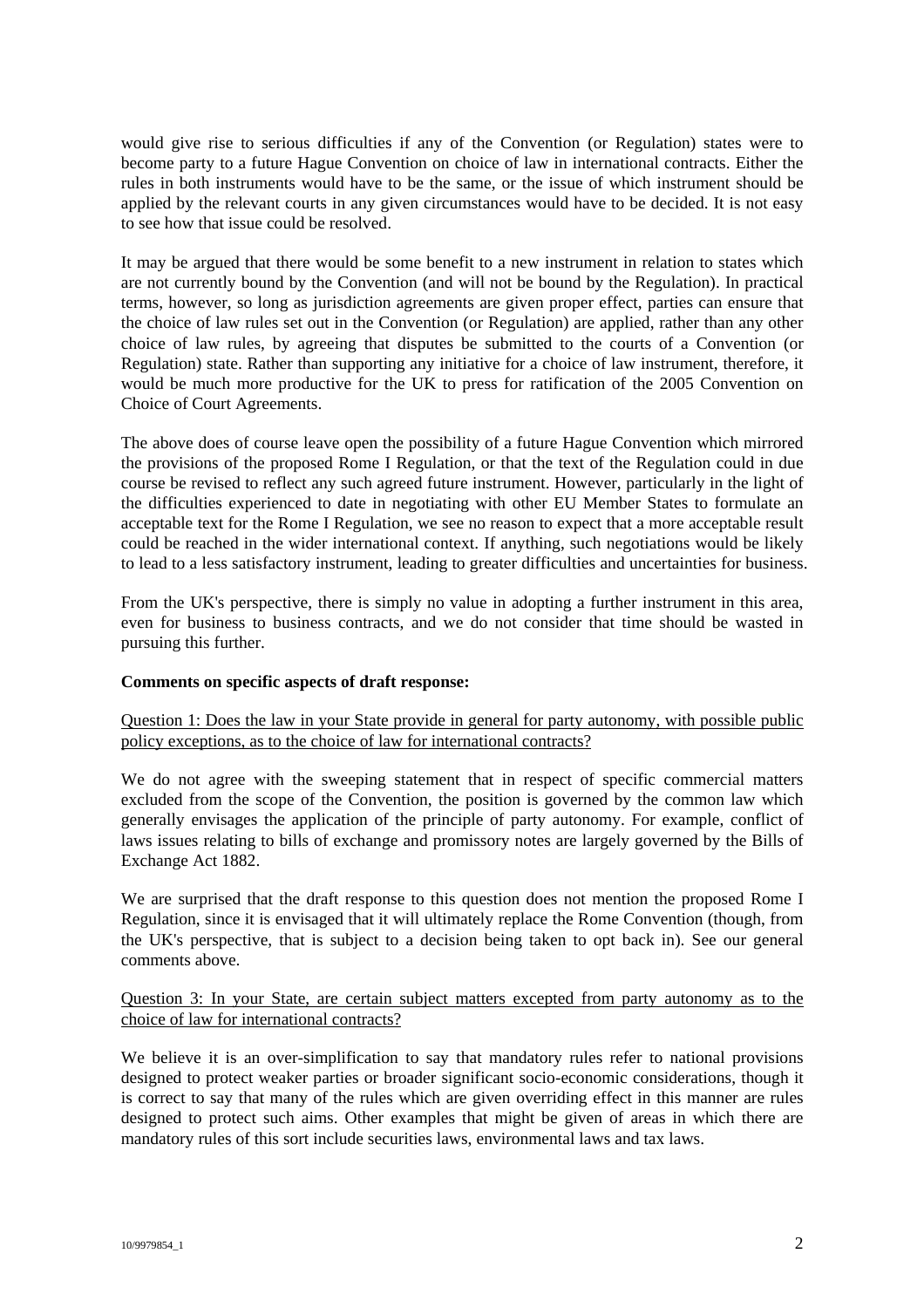Question 4: Approximately what is the proportion of international contracts entered into in your State that include a choice of law provision?

We would suggest responding "more than half", since the question asks about international contracts generally. If limited to international contracts where the parties are legally advised, we would say "virtually all" include a choice of law provision.

Question 5: Are you of the view that a legally binding norm such as an international treaty or domestic law (which could be based on a Model Law) is or would be useful to assist, in relation to international contract,

- (a) parties with their choice of law;
- (b) judicial authorities in resolving disputes regarding the applicable law; and
- (c) arbitral tribunals in resolving disputes regarding the applicable law?

We do not agree that a legally-binding norm would be of use either to parties or to judicial authorities, even if limited to commercial (i.e. business to business) contracts. The UK currently has a legally-binding norm in the form of the Rome Convention, brought into English law by the Contracts (Applicable Law) Act 1990, and there are proposals for a new legally-binding norm in the form of the Rome I Regulation. Any attempt to reopen these issues to seek agreement in the wider international context is likely to result in further difficulties and uncertainties for UK business. See our general comments above.

With regard to arbitral tribunals, we agree with the draft response to question 5(c).

Question 6: Are you of the view that a non-binding instrument such as a set of Legal Principles or Guide to Good Practice is or would be useful to assist, in relation to international contracts,

- (a) parties with their choice of law;
- (b) judicial authorities in resolving disputes regarding the applicable law; and
- (c) arbitral tribunals in resolving disputes regarding the applicable law?

Although it is not entirely clear from the draft response, our understanding is that the UK proposes to answer "No" to the question whether a non-binding instrument such as a set of Legal Principles or Guide to Good Practice would assist parties or judicial authorities. If so, we agree with that response. A non-binding instrument would be entirely pointless in the context of choice of laws, particularly given the existence of legally-binding rules which govern choice of law in contractual disputes before the courts of all EU Member States.

### Question 7: Other comments:

Paragraph 35 of the March 2007 Report states that in April 2006 Member States requested the Permanent Bureau to prepare three different feasibility studies on a variety of topics. We understand that, apart from the study currently under discussion, these comprised: